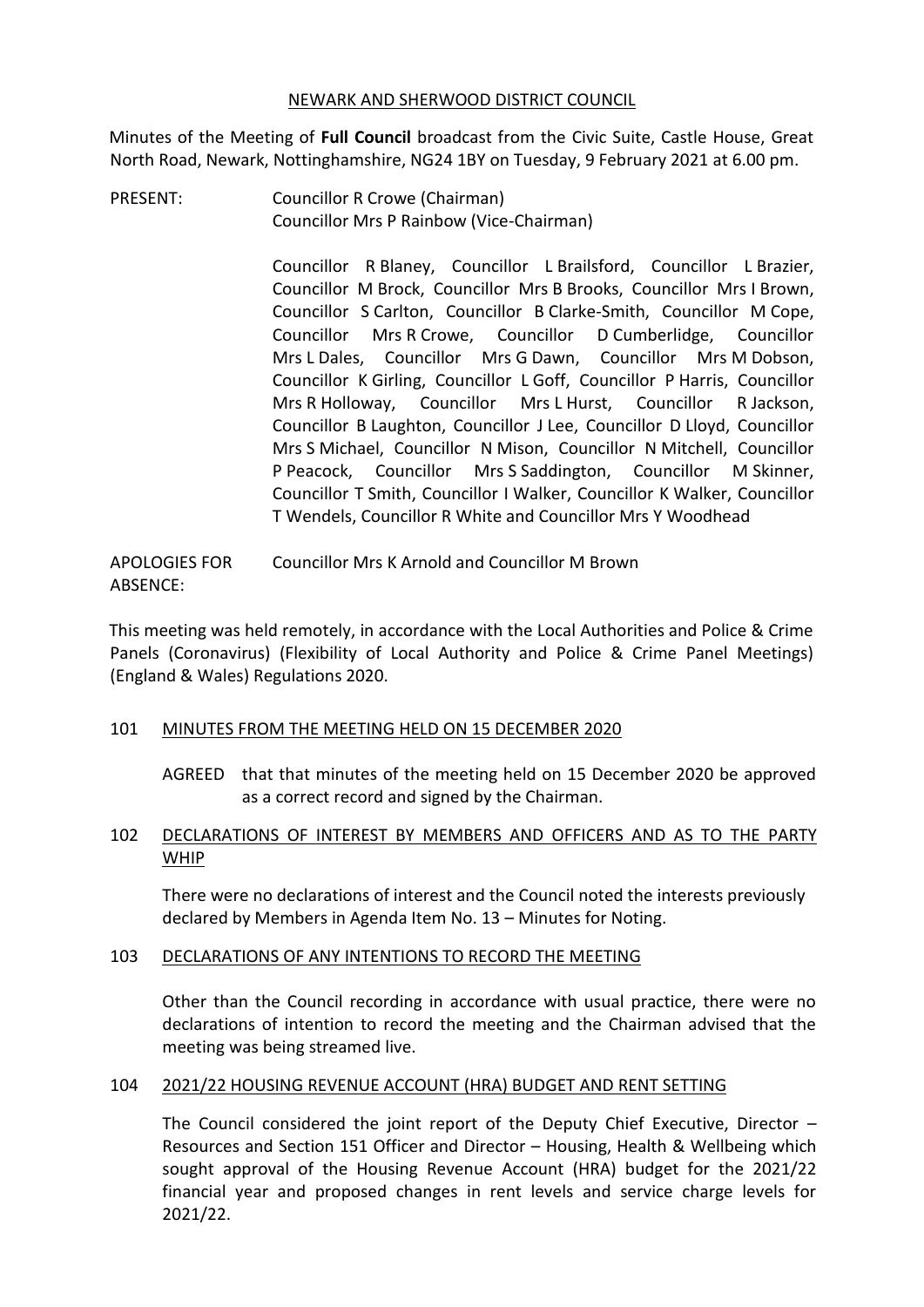The Policy & Finance Committee, at their meeting held on 21 January 2021, recommended approval of the HRA budget for 2021/2022, financial plan to 2024/25 and proposed changes in rent and service charge levels for 2021/22. These were detailed in Appendix A to the report.

Councillor T Wendels, as Chairman of the Homes & Communities Committee, confirmed his support for the recommendation of an increase of 1.5% (Consumer Price Index (CPI) + 1%) in the 2021/22 rents of all properties in the HRA. The proposed increase would provide funds to build new homes and fulfil the needs of the current and future tenants. He added that the district wide housing need survey had identified a need of 243 new homes per year, over the next four years.

AGREED (unanimously) that:

- (a) the Housing Revenue Account (HRA) budget for 2021/22, as set out in Appendix A1 to the report, be approved;
- (b) an increase of 1.5% (Consumer Price Index (CPI) + 1%) in the 2021/22 rents of all properties in the HRA as at 31 March 2021, be approved;
- (c) an increase of 1.5% (CPI + 1%) in all 2021/22 service charges, except for the television (TV) licence costs payable by tenants of Gladstone House, be approved; and
- (d) that the TV licence costs payable by tenants of Gladstone House in 2021/22 remain at £0.21 per week.

## 105 CHANGE IN COMMITTEE MEMBERSHIP

The Council considered the report of the Chief Executive which proposed a change to the membership of the Homes & Communities Committee.

AGREED (unanimously) that Councillor Robert Crowe replace Councillor Mrs S. Saddington on the Homes & Communities Committee.

## 106 PROPOSED CHANGES TO THE CONSTITUTION - FINANCIAL POLICIES AND PROCEDURES

The Council considered the report of the Director – Resources, Deputy Chief Executive and Section 151 Officer which set out proposed amendments to a number of financial policies and procedures which formed part of the Council's Constitution.

A number of financial policies and procedures were due for review and a report was presented to the Councillors Commission at their meeting held on 11 January 2021, which recommended updates to the various documents detailed below. The Commission recommended all of these changes to the Full Council for approval.

The policies concerned were the Anti-Fraud and Corruption Strategy; Anti-Money Laundering Policy; Guidance for Dealing with Irregularities; Financial Procedure Rules; and Contract Procedure Rules.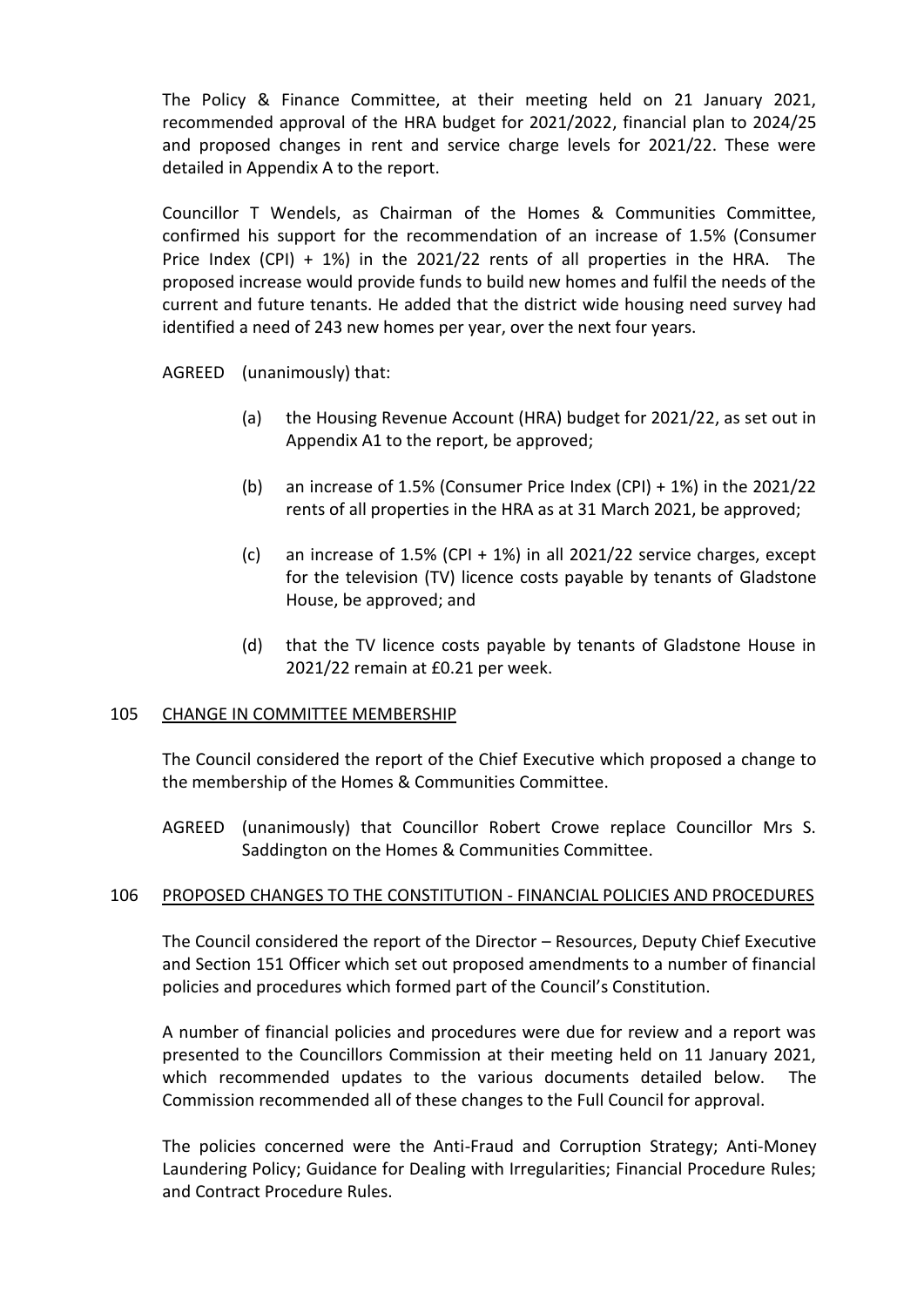AGREED (unanimously) that the refreshed policies and procedures as detailed in the report, as recommended by the Councillors' Commission, be approved and updated in the Council's Constitution.

Councillor L Brailsford joined the meeting during consideration of this item.

## 107 MINUTES FOR NOTING

## 108 POLICY AND FINANCE COMMITTEE- 21 JANUARY 2021

## Minute No. 180 – E-Newsletters

Councillor P. Harris stated that despite making savings by introducing E-Newsletters, the Council needed to recognise that not everyone had access to electronic devices. He asked how many households in the District had no access to electronic equipment.

Councillor D. Lloyd advised that the proposed introduction of E-Newsletters had been considered by both the Homes & Communities and Policy & Finance Committees and provision could be made for hard copies to tenants and residents if required. A review of the implementation of the scheme would also be undertaken.

Councillor B Laughton added that all residents can access electronic devices in public libraries.

## 109 ECONOMIC DEVELOPMENT COMMITTEE- 13 JANUARY 2021

# 110 HOMES AND COMMUNITIES COMMITTEE- 18 JANUARY 2021

Minute No. 99 – Update on the delivery of the Safer Streets Initiative

Councillor L Goff welcomed the progress being made in respect of the targeted hardening at Chatham Court Estate and the proposal for a Community Hub.

Councillor T Wendels welcomed these comments and added that this was a fantastic initiative. He thanked the local Ward Members who had been involved in the development of this project, and the officers for implementing.

## 111 LEISURE AND ENVIRONMENT COMMITTEE- 19 JANUARY 2021

## Minute No. 91 – Southwell Leisure Centre Trust Update

Councillor P Harris stated that there was no exempt information contained in the report considered by the Committee and advised that the information had in fact been made public as part of budget information. He added that the only reason for exemption was because the Trust had requested this be debated in private.

Councillor R Jackson advised that information relating to the Trust would be considered in open session when appropriate to do so.